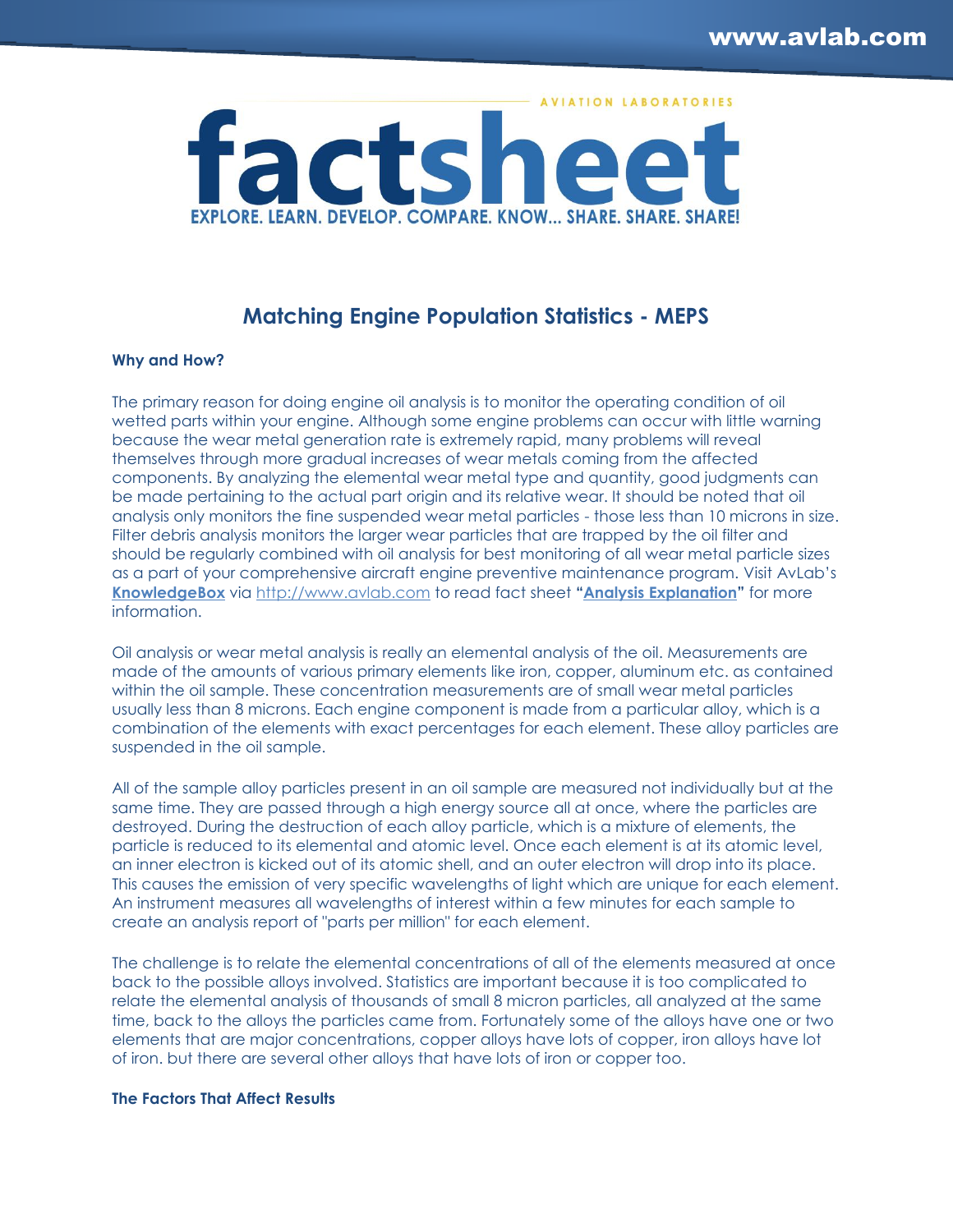

Oil analysis results are shown in Parts Per Million (PPM) for each element, or how many particles of the specific element metal are found per each million parts of oil. This absolute value is obviously affected by the amount of specific metal generated by engine wear per hour, and the number of hours the engine has been run for this oil sample. Newly built or overhauled engines are expected to have a high amount of wear initially, and this will normally decrease over time after break-in. Of course a six cylinder engine has more moving parts than a four cylinder engine, and thus can be expected to generate more wear metal per hour of operation. Engine size is also a factor for the same reason. Other factors include how many hours has it been since the engine oil was changed, and how much residual wear metal remained suspended within the engine when the old oil was removed.

One can easily understand this last interaction by visualizing the simplified model of a leaky milk jug suspended over a glass of water. The milk jug represents the engine creating wear metal (milk) droplets at a generally constant rate per hour. The glass of water represents the engine oil which gets contaminated over time by the milk droplets and turns cloudy. It is quickly obvious that the amount of dripping time and the amount of time passed since last dumping the glass and refilling with fresh water will determine the cloudiness at any instant. The amount of cloudiness at any instant can be measured in PPM of milk. When you dump the glass of water, you will remove most of the milk, but a residue will always remain, depending on the smoothness of the glass. This residue will determine a starting point PPM. If the glass also held some marbles, thereby increasing the interior surface area, then even more milk residue would remain. Once you consider the numerous oil passages, bearing surfaces, and crannies in your engine, you will quickly realize that a substantial amount of wear metals will remain after the old oil is drained. This affects future PPM measurement, however the effect diminishes with time. But just how much and when?

### **Displaying the Factors**

The 3-D chart below demonstrates these interactions. It was created using Aviation Laboratories extensive database with hundreds of thousands of results from oil analysis samples. Just one engine type with steel cylinders was selected and the average data for ferrous material (iron) plotted, while neglecting extreme high and low values. The Category (X) axis shows total engine hours since overhaul or new at the time the oil sample was taken. The Series (Y) axis shows the number of hours on the oil, e.g. time accrued since the last filter change - not the time since last sample was taken, at the time when this oil sample was taken. The Value (Z) axis displays the measured PPM values. During initial break-in, there are no samples with less than 60 PPM and peaks at 140 PPM. This is expected as the new engine parts wear slightly. After full break-in has been completed, e.g. at approximately 450 hrs, you will note a definite decrease in all PPM measurements. Looking at the oil hours relationship, one quickly sees how the PPM measurements increase as the oil hours increases from 20 to 100 hours, regardless of the other factors, and cause the "peaks" as seen on the chart against the back "wall". This is expected as the longer one keeps the same oil accumulating wear metal, the greater the measured PPM value will be.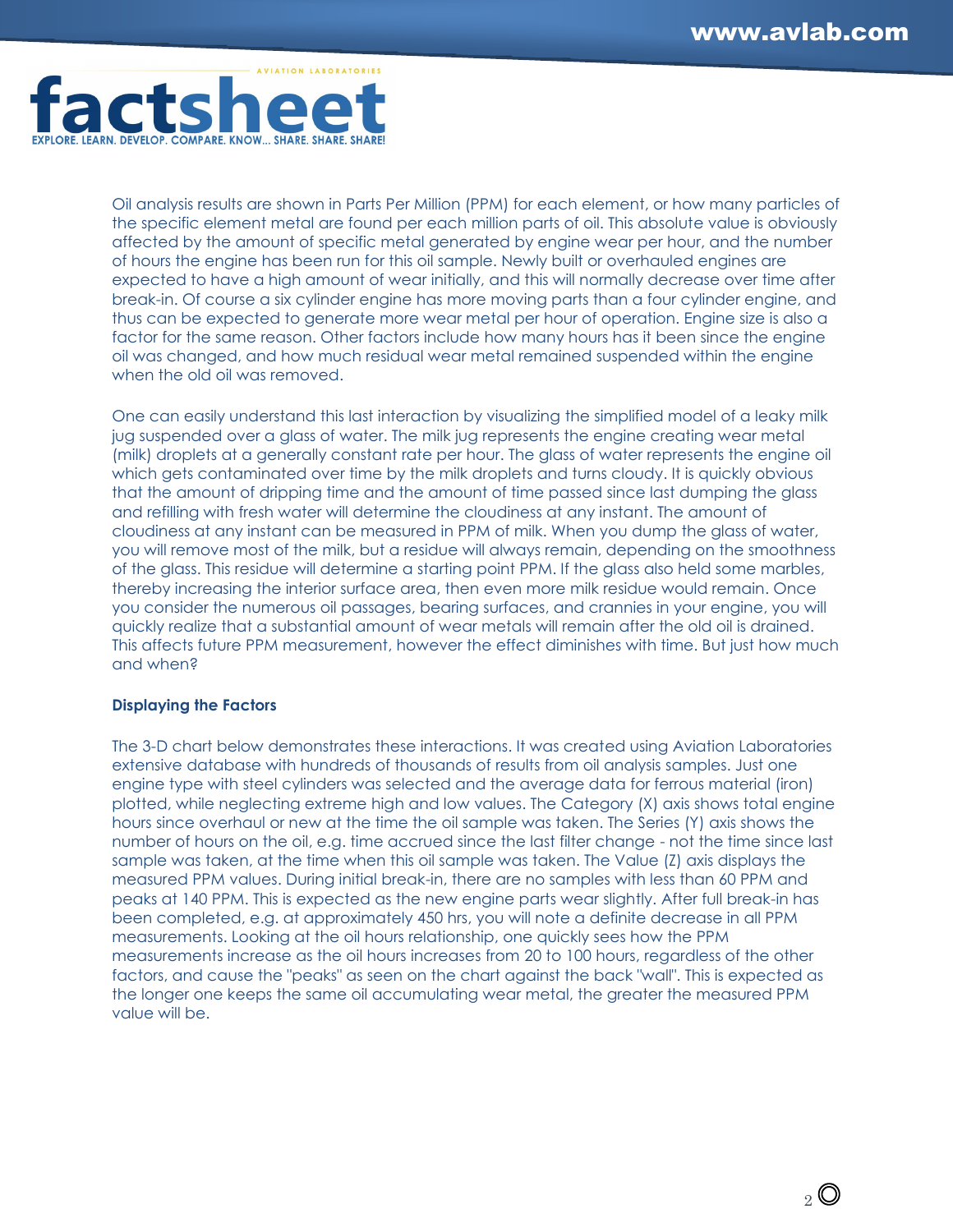



Since the longer one keeps the same oil accumulating wear metal, the higher the PPM measurement will be, it suggests that "PPM/Hr" may be an effective method of monitoring oil sample measurements. Indeed the figure below displays simple PPM/Hr vs. Oil Hours for all the previous oil analysis samples. A classic "hockey stick" curve is seen, becoming nearly asymptotic at the upper end where oil has been left in the engine around 100 hours. This affect can be mitigated by simply controlling the comparison population.

 $3^{\circ}$